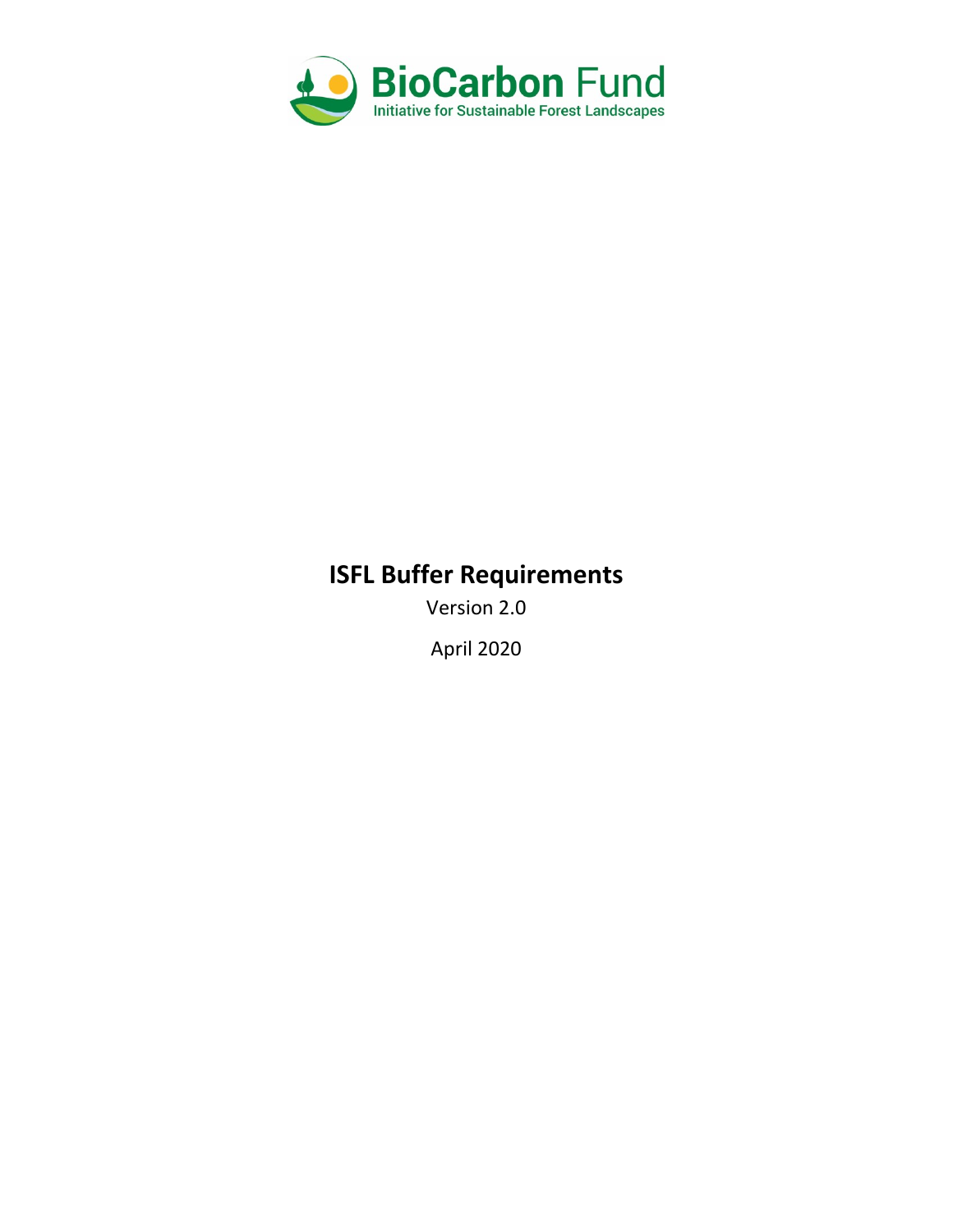## **Table of Contents**

|             | Part I: Requirements to reflect the level of Uncertainty associated with the estimation of Emission |
|-------------|-----------------------------------------------------------------------------------------------------|
| 1.          |                                                                                                     |
| 2.          | Determining the quantity of Emission Reductions to allocate to the Uncertainty Buffer4              |
| 3.          |                                                                                                     |
| 4.          |                                                                                                     |
| 5.<br>ERPA  | Treatment of Emission Reductions in the Uncertainty Buffer at the end of the Term of the ISFL<br>7  |
|             | Part II: Requirements to reflect the risk of Reversals associated with the Emission Reductions 8    |
| 6.          |                                                                                                     |
| 7.          | Determining the quantity of Emission Reductions to allocate to the Reversal Buffer 8                |
| 8.          |                                                                                                     |
| 9.          |                                                                                                     |
| 10.<br>ERPA | Treatment of Emission Reductions in the Reversal Buffer at the end of the Term of the ISFL<br>11    |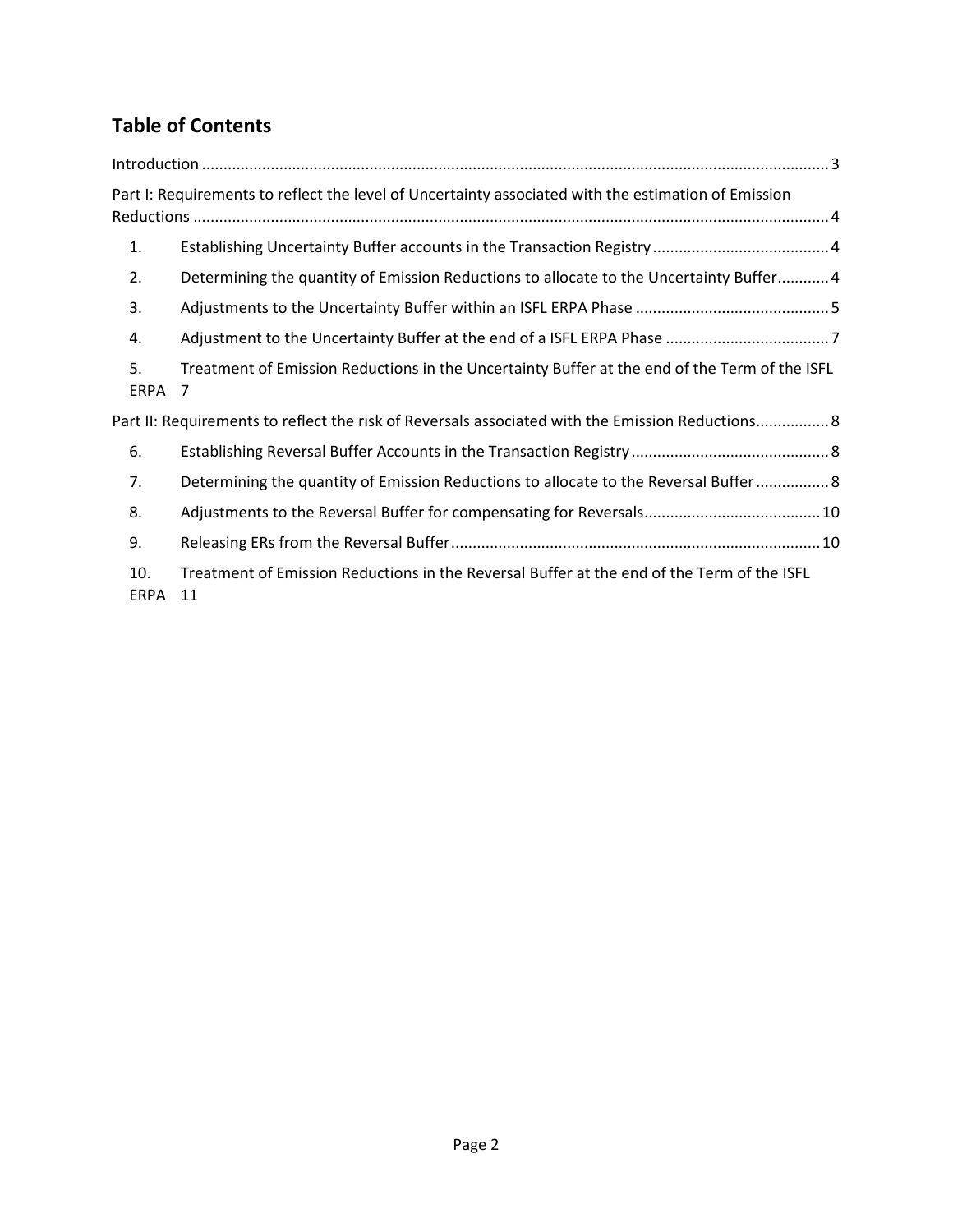## <span id="page-2-0"></span>**Introduction**

The BioCarbon Fund Initiative for Sustainable Forest Landscapes (ISFL) is a multilateral facility that promotes and rewards reduced Greenhouse Gas (GHG) Emissions and increased sequestration through better land management, including Reduced Emissions from Deforestation and Forest Degradation (REDD+), climate smart agriculture, and smarter land use planning and policies.

ISFL Programs may obtain upfront grant funding and/or results-based payments for Emission Reductions. The upfront grant funding is used to improve the enabling environments appropriate to achieving Emission Reductions; this might include technical assistance, policy development, and investment activities. Programs that engage with the ISFL through ERPAs to receive results-based payments for GHG Emission Reductions and Removals from Tranche 3 of the BioCarbon Fund (BioCFT3) are henceforth referred to as 'ISFL ER Programs'.

The Initiative has set out 'ISFL Emission Reductions Program Requirements', including requirements for Greenhouse Gas Reporting and Accounting<sup>1</sup>. ISFL ER Programs are expected to demonstrate conformity with these requirements and apply general principles of environmental integrity and conservativeness in order to be able to receive result-based finance from the BioCFT3.

The ISFL Emission Reductions Program Requirements identify two types of risks that shall be managed through the use of buffers. Specifically:

- Paragraph 4.6.4 states that ISFL ER Programs shall set aside a portion of Emission Reductions in a Buffer Reserve to reflect the level of Uncertainty associated with the estimation of Emission Reductions during the ISFL ERPA Phase<sup>2</sup>;
- Paragraph 4.7.2 states that ISFL ER Programs shall set aside a portion of Emission Reductions in a Buffer Reserve, appropriate for the ISFL ER Program's assessed level of risk of Reversals, which in the event of a Reversal during the ISFL ERPA Phase will be used to cover such Reversals. The portion to be set aside shall be determined using an ISFL approved risk assessment and buffer tool.

The purpose of this document is to provide details on how to assess and manage the Uncertainty and Reversal Risks, respectively, and what will need to be done with the Emission Reductions set aside in the buffers at the end of the Term with the ISFL.

Capitalized terms used in these ISFL Buffer Requirements are defined in the ISFL Glossary of Terms.

<sup>1</sup> https://www.biocarbonfund-isfl.org/sites/biocf/files/documents/ISFL%20ER%20Program%20Requirements%20- %20Version%201.0%20final.pdf

 $2$  ISFL ERPA Phase, a.k.a. Crediting Period, as used in this document and defined in the ISFL ER Program Requirements is expected to have the same meaning as 'Accounting Phase' as defined in the 'General Conditions Applicable to Emission Reductions Purchase Framework Agreements for BioCarbon Fund Initiative for Sustainable Forest Landscapes Emission Reductions Programs'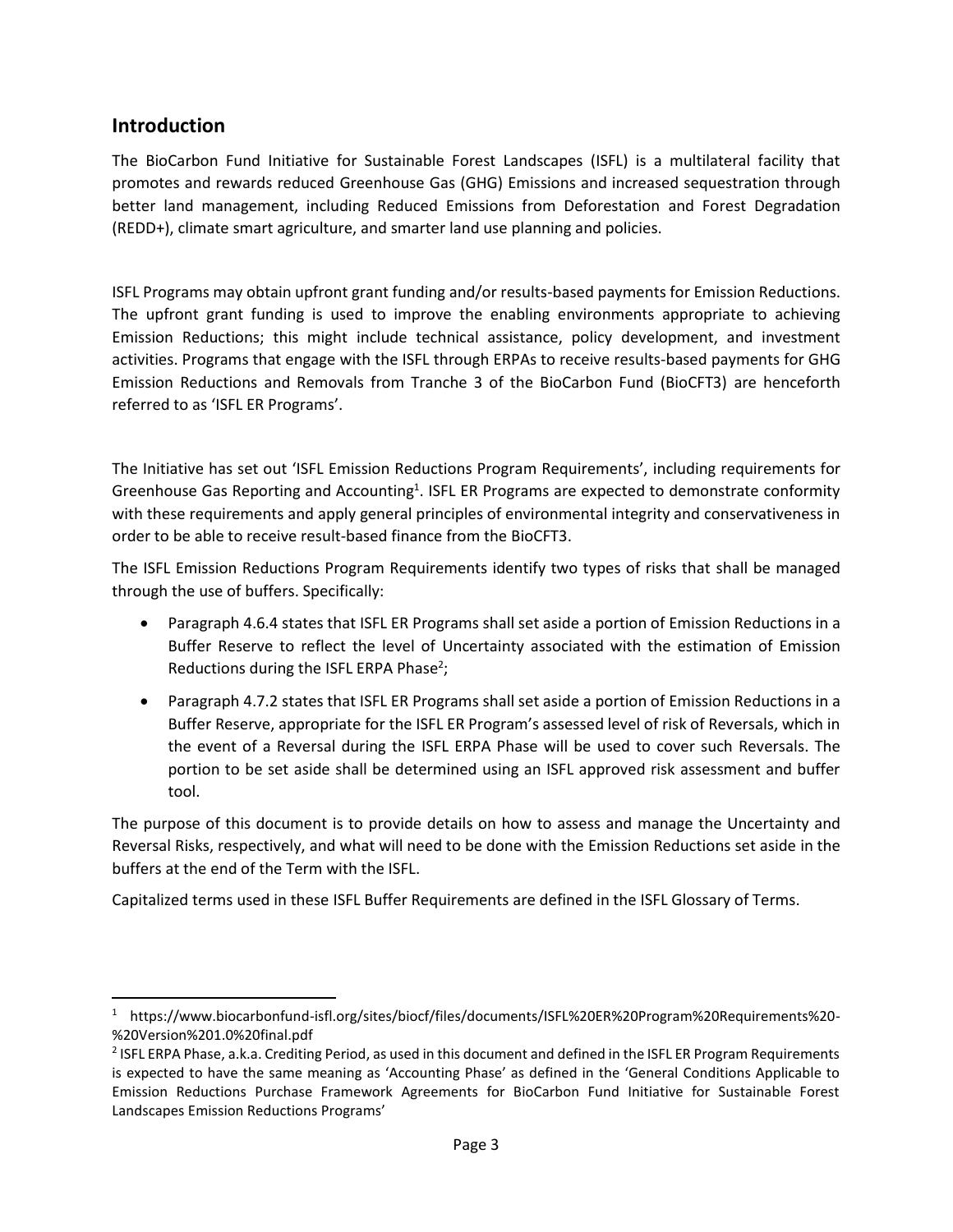## <span id="page-3-0"></span>**Part I: Requirements to reflect the level of Uncertainty associated with the estimation of Emission Reductions**

## <span id="page-3-1"></span>**1. Establishing Uncertainty Buffer accounts in the Transaction Registry**

- 1.1 "Uncertainty" results from the statistical Uncertainty related to the estimation of Emission Reductions to be generated during the ISFL ERPA Phase which account for, among others, errors related to Emissions Baseline estimation and Emission Reduction measurements.
- 1.2 A quantity of ERs out of the Total Net Emission Reductions across the eligible subcategories shall be allocated to the Uncertainty Buffer to help manage Uncertainty.
- 1.3 At the outset of an ER Program, a separate account shall be created in an appropriate Transaction Registry for the exclusive purpose of receiving, disbursing, or canceling Emission Reductions that will be allocated to the Uncertainty Buffer.

### <span id="page-3-2"></span>**2. Determining the quantity of Emission Reductions to allocate to the Uncertainty Buffer**

2.1 ISFL ER Programs determine the Total Net Emission Reductions across the eligible subcategories by comparing monitored Emissions and Removals with a baseline. For each Reporting Period, the Total Net Emission Reductions across the eligible subcategories shall be multiplied by the appropriate "Uncertainty set-aside factor" based on the quantified Uncertainty of the Emission Reductions following table 1 (values are taken from paragraph 4.6.4 of the ISFL Emission Reductions Program Requirements).

| <b>Emission</b><br><b>of</b><br><b>Uncertainty</b><br><b>Aggregate</b><br><b>Reductions</b> | <b>Uncertainty set-aside factor</b> |
|---------------------------------------------------------------------------------------------|-------------------------------------|
| $\leq 15\%$                                                                                 | 0%                                  |
| $> 15\%$ and $\leq 30\%$                                                                    | 4%                                  |
| $>$ 30% and $\leq$ 60%                                                                      | 8%                                  |
| $> 60\%$ and $\leq 100\%$                                                                   | 12%                                 |
| >100%                                                                                       | 15%                                 |

#### <span id="page-3-3"></span>**Table 1. Uncertainty set-aside factors**

- 2.2 A discount of 15% will be applied to the share of net Emissions Reductions calculated using Activity Data Proxies and if Uncertainty of the Activity Data Proxies is not included in the aggregate Uncertainty of Emission Reductions.
- 2.3 For each Reporting Period, the portion of Total Net Emission Reductions across the eligible subcategories allocated to the Uncertainty Buffer shall be equal to the sum of the two amounts calculated in 2.1 and 2.2 above.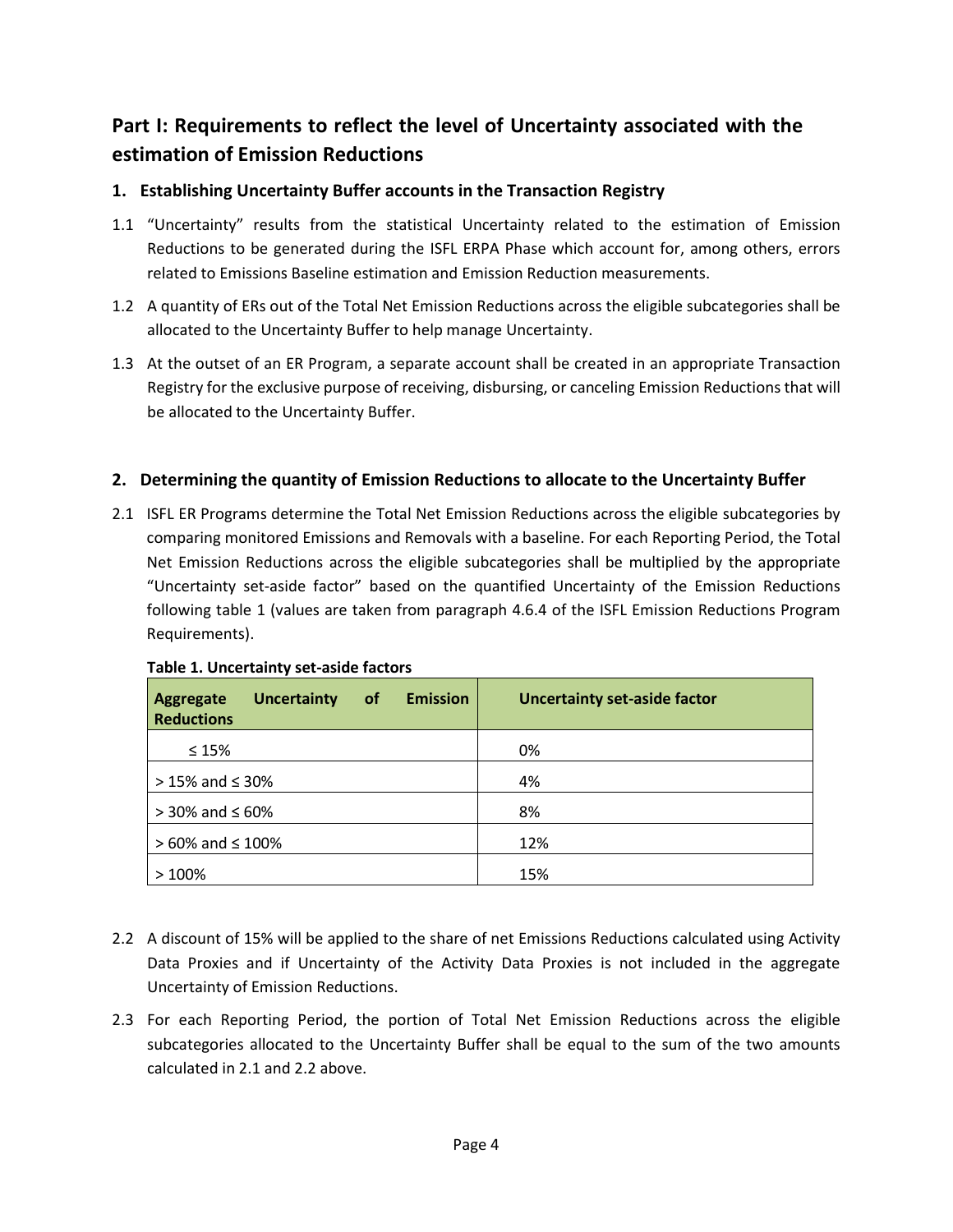### <span id="page-4-0"></span>**3. Adjustments to the Uncertainty Buffer within an ISFL ERPA Phase**

- 3.1 An ISFL ER Program may improve its MRV system, including data sampling or measurement techniques, such that the Uncertainty of the Total Net Emission Reductions across the eligible subcategories is reduced. Depending on the reduction of the Uncertainty, the ISFL ER Program may qualify for a lower "Uncertainty set-aside factor", as indicated in [Table 1](#page-3-3) (above) when determining the quantity of Emission Reductions to allocate to the Uncertainty Buffer.
- 3.2 If the ISFL ER Program has improved its MRV system, the improved data sampling or measurement techniques shall also be used to update the estimates of the Emissions for prior Reporting Periods within the same ISFL ERPA Phase. If such updates result in a lower estimate of Total Net Emission Reductions across the eligible subcategories for prior Reporting Periods within the same ISFL ERPA Phase, 2.3 below applies. If such updates result in a higher estimate of Total Net Emission Reductions across the eligible subcategories for prior Reporting Periods within the same ERPA Phase, 2.4 applies.
- 3.3 If updates of the estimates of the Emissions for prior Reporting Periods within the same ISFL ERPA Phase result in a *lower* estimate of total net Emission Reductions across the eligible subcategories, then:
	- a) As a first step, ERs need to be cancelled from the Uncertainty Buffer and their associated serial numbers need to be permanently retired. Calculate the quantity of ERs to be canceled from the Uncertainty Buffer using the following formula:

$$
Q_c = G_{t-1} - G_{t-1 \, updated}
$$

Where:

| $Q_c$<br>$=$          | The quantity of ERs to be canceled from the Uncertainty Buffer                                                                                                                        |
|-----------------------|---------------------------------------------------------------------------------------------------------------------------------------------------------------------------------------|
| $G_{t-1}$             | The original estimate of Total Net Emission Reductions across the eligible<br>subcategories for the prior Reporting Periods as estimated in the respective ER<br>Monitoring Report(s) |
| $G_{t-1}$ updated $=$ | The updated estimate of Total Net Emission Reductions across the eligible<br>subcategories for the prior Reporting Periods, based on the improved<br>measurements                     |

Updated estimates shall only affect ERs already deposited in the Uncertainty Buffer in prior Reporting Periods within the same ISFL ERPA Phase. Therefore, if *Q<sup>c</sup>* is greater than the remaining ERs in the Uncertainty Buffer from prior Reporting Periods, then only all ERs in the Uncertainty Buffer from prior Reporting Periods within the same ISFL ERPA Phase shall be cancelled and their associated serial numbers permanently retired.

b) As a second step, it needs to be determined if the reduction of the Uncertainty of the Total Net Emission Reductions across the eligible subcategories allows the ISFL ER Program to qualify for a lower "Uncertainty set-aside factor", as indicated in Table 1 (above).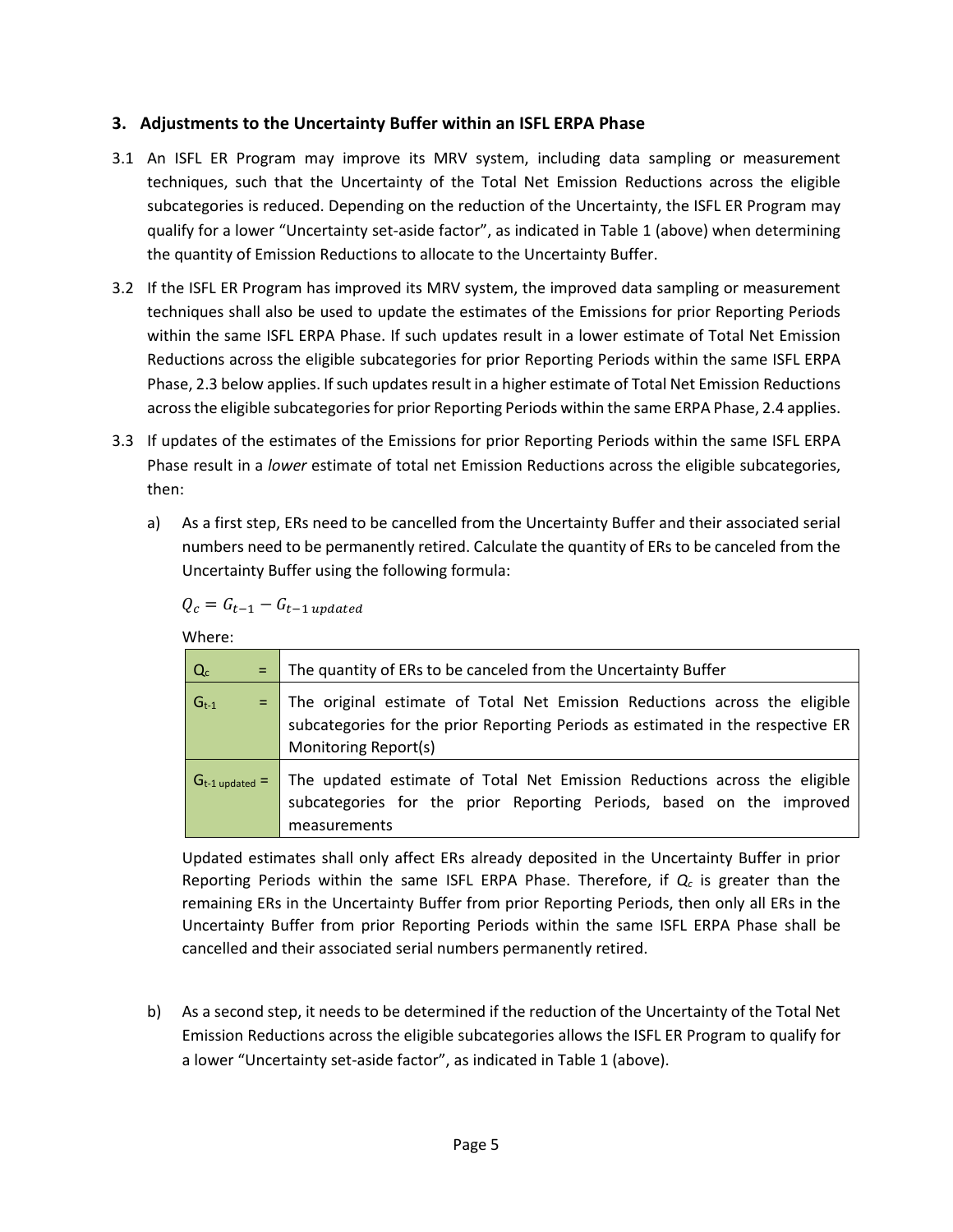- i. If the same "Uncertainty set-aside factor" applies as the one that has been used for prior Reporting Periods within the same ISFL ERPA Phase, no further action is required.
- ii. If a lower conservativeness factor applies as indicated in Table 1, ERs can potentially be released. Calculate the potential quantity of ERs to be released from the Uncertainty Buffer as follows:

$$
Q_R = D_{t-1} - Q_C - (G_{t-1 \text{ updated}} * CF_t)
$$

Where:

| $Q_R$             | $=$ | The quantity of ERs from the Uncertainty Buffer to be released                                                                                                                                               |
|-------------------|-----|--------------------------------------------------------------------------------------------------------------------------------------------------------------------------------------------------------------|
| $D_{t-1}$         |     | The remaining Buffer ERs in the Uncertainty Buffer from prior Reporting<br>Periods                                                                                                                           |
| Q <sub>c</sub>    | $=$ | The quantity of ERs from the Uncertainty Buffer to be canceled [as<br>calculated under 3.3 a)]                                                                                                               |
| $G_{t-1}$ updated |     | The updated cumulative estimate of Total Net Emission Reductions<br>across the eligible subcategories for the prior Reporting Periods within<br>the same ISFL ERPA Phase, based on the improved measurements |
| CF <sub>t</sub>   | $=$ | The revised conservativeness factor, after improvements in<br>measurements and respective reduction in Uncertainty                                                                                           |

If  $Q_R$  is positive then an amount of ERs may be released from the Uncertainty Buffer equivalent to  $Q_R$  and these ERs shall be transferred to an account designated to hold ERs following the instructions of the ER Program Entity or World Bank, as applicable.

If *Q<sup>R</sup>* is negative then no ERs can be released from the Uncertainty Buffer for prior Reporting Periods.

- 3.4 If updates result in an *equal or higher* estimate of Total Net Emission Reductions across the eligible subcategories for prior Reporting Periods, then:
	- a) Determine the revised quantities for allocation to the Uncertainty Buffer using the new quantity of Total Net Emission Reductions and the new "Uncertainty set-aside factor".
	- b) If the revised quantity of required allocations to the Uncertainty Buffer for the prior Reporting Periods is greater than the original allocation, then additional ERs shall be allocated to the Uncertainty Buffer to make up the difference.
	- c) If the revised quantity of required allocations to the Uncertainty Buffer for the prior Reporting Periods is less than the original allocation, then ERs may be released from the Uncertainty Buffer and transferred to an account designated to hold ERs following the instructions of the ER Program Entity or World Bank, as applicable. The quantity to be released shall be equal to the difference between the original and revised allocation requirements.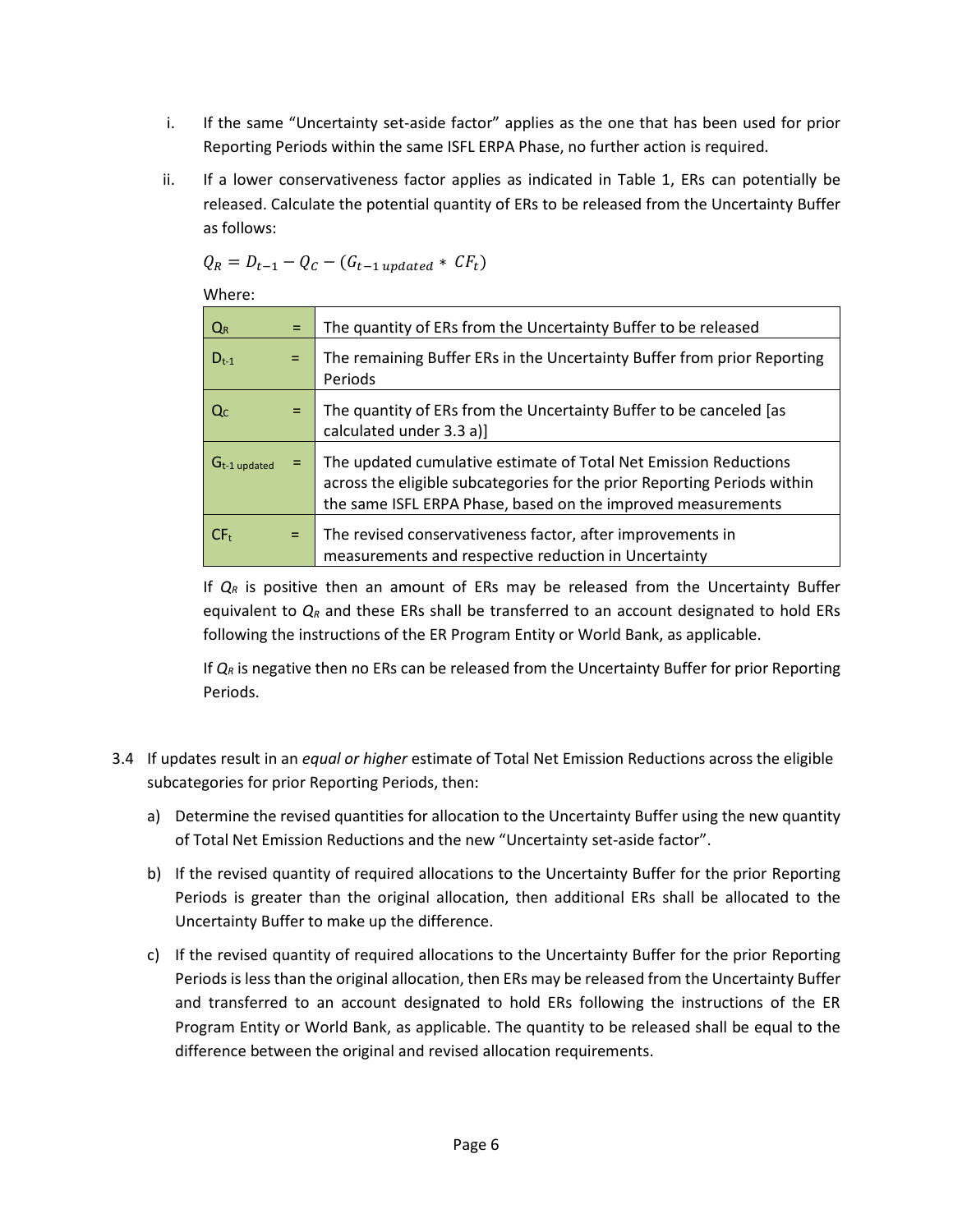### <span id="page-6-0"></span>**4. Adjustment to the Uncertainty Buffer at the end of a ISFL ERPA Phase**

- 4.1 Before the end of a ISFL ERPA Phase, ISFL ER Programs shall make any final adjustments to the Uncertainty Buffer for that ISFL ERPA Phase based on the estimates of the Total Net Emission Reductions across the eligible subcategories and the Uncertainty for the last Reporting Period within the ISFL ERPA Phase.
- 4.2 Unless the ISFL ERPA Phase is the last within the agreed ISFL ERPA, the ERs in the Uncertainty Buffer account in the Transaction Registry at the end of the ISFL ERPA Phase shall remain in the Uncertainty Buffer and will not be released during any next ISFL ERPA Phase. These ERs shall therefore remain in the Uncertainty Buffer until the end of the Term of the ISFL ERPA at which time they shall be treated in accordance with the requirements of section 5.

## <span id="page-6-1"></span>**5. Treatment of Emission Reductions in the Uncertainty Buffer at the end of the Term of the ISFL ERPA**

- 5.1 If the Program Entity does not wish to maintain an Uncertainty Buffer beyond the end Term of the ISFL ERPA, then the ERs in the Uncertainty Buffer in the Transaction Registry shall be cancelled prior to the end of the Term of the ISFL ERPA. ERs shall be canceled by removing them from the Uncertainty Buffer and permanently retiring their associated serial numbers.
- 5.2 If the Program Entity wishes to continue maintaining a buffer serving the same function as the Uncertainty Buffer beyond the end of the Term of the ISFL ERPA, then the ERs from the Uncertainty Buffer in the Transaction Registry shall be transferred to an equivalent buffer account designated and controlled by the Program Entity or any other entity designated by the Program Entity prior to the end of the Term of the ISFL ERPA.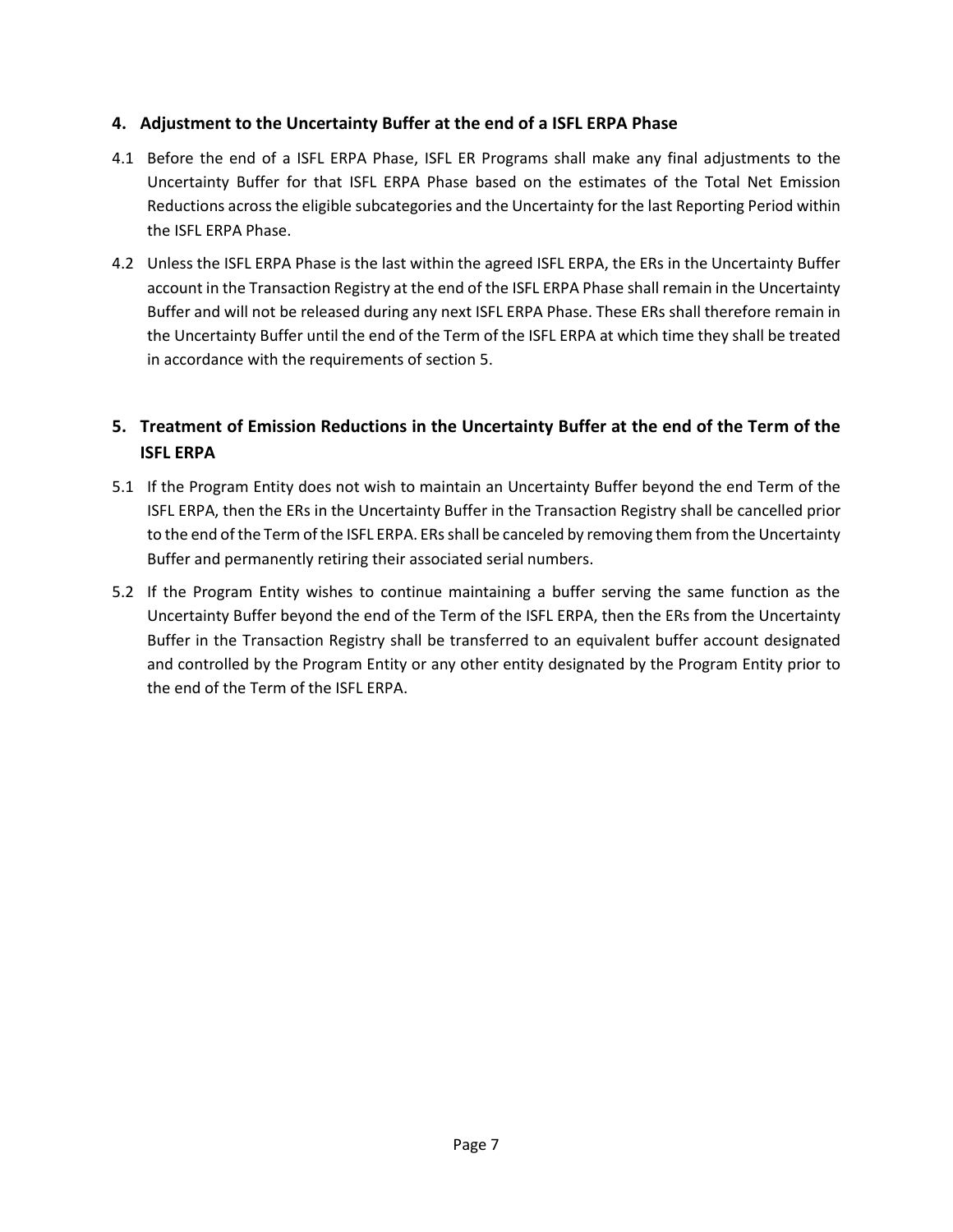## <span id="page-7-0"></span>**Part II: Requirements to reflect the risk of Reversals associated with the Emission Reductions**

## <span id="page-7-1"></span>**6. Establishing Reversal Buffer Accounts in the Transaction Registry**

- 6.1 A "Reversal" occurs if one or more disturbance event(s) result in the aggregate amount of ERs measured and verified within the ISFL ER Program Area for one Reporting Period being less than the aggregate amount of ERs measured and verified within the ISFL ER Program Area for the previous Reporting Period(s).
- 6.2 Reversals can be caused both by natural disturbances and by human activities, which may be driven by a range of factors both internal and external to an ISFL ER Program.
- 6.3 In addition to the amount of Total Net Emission Reductions designated for transfer to Buyers, a certain additional quantity of ERs out of the Total Net Emission Reductions across the eligible subcategories shall be allocated to the Reversal Buffer to help manage the risk of Reversal. This quantity is calculated following each Reporting Period as a percentage of the Total Net Emission Reductions for that Reporting Period minus the quantity of ERs allocated to the Uncertainty Buffer for that Reporting Period.
- 6.4 At the outset of an ISFL ER Program, a separate account shall be created in an appropriate Transaction Registry for the exclusive purpose of receiving, disbursing, or canceling Emission Reductions that will be allocated to the Reversal Buffer. The Reversal Buffer account will exist separately from any Reversal Risk management accounts established under an ISFL ER Program to manage Reversal risks for Emission Reductions that are not subject to the ISFL ERPA and which, therefore, will not be transferred to the ISFL.

## <span id="page-7-2"></span>**7. Determining the quantity of Emission Reductions to allocate to the Reversal Buffer**

- 7.1 The Reversal Risk Set-Aside Percentage of Total Net Emission Reductions (minus the ERs set aside in the Uncertainty Buffer account ) to be set aside in the Reversal Buffer shall be determined in accordance with the Reversal Risk assessment tool below.
- 7.2 The Reversal Risk assessment tool shall be used to determine the Reversal Set-Aside Percentages based on the two identified risk factors. The risk indicators in the second column of Table 2 below are indicative and non-exclusive, and are provided as an example to show how to assess the risk of Reversal for each of the risk factors. The risk of Reversal is assessed for both risk factors (A and B) as high, medium or low with associated Reversal Set-Aside Percentages. The Reversal Set-Aside Percentage for the whole ER Program is calculated as the sum of the Reversal Set-Aside Percentages for both of the Risk Factors.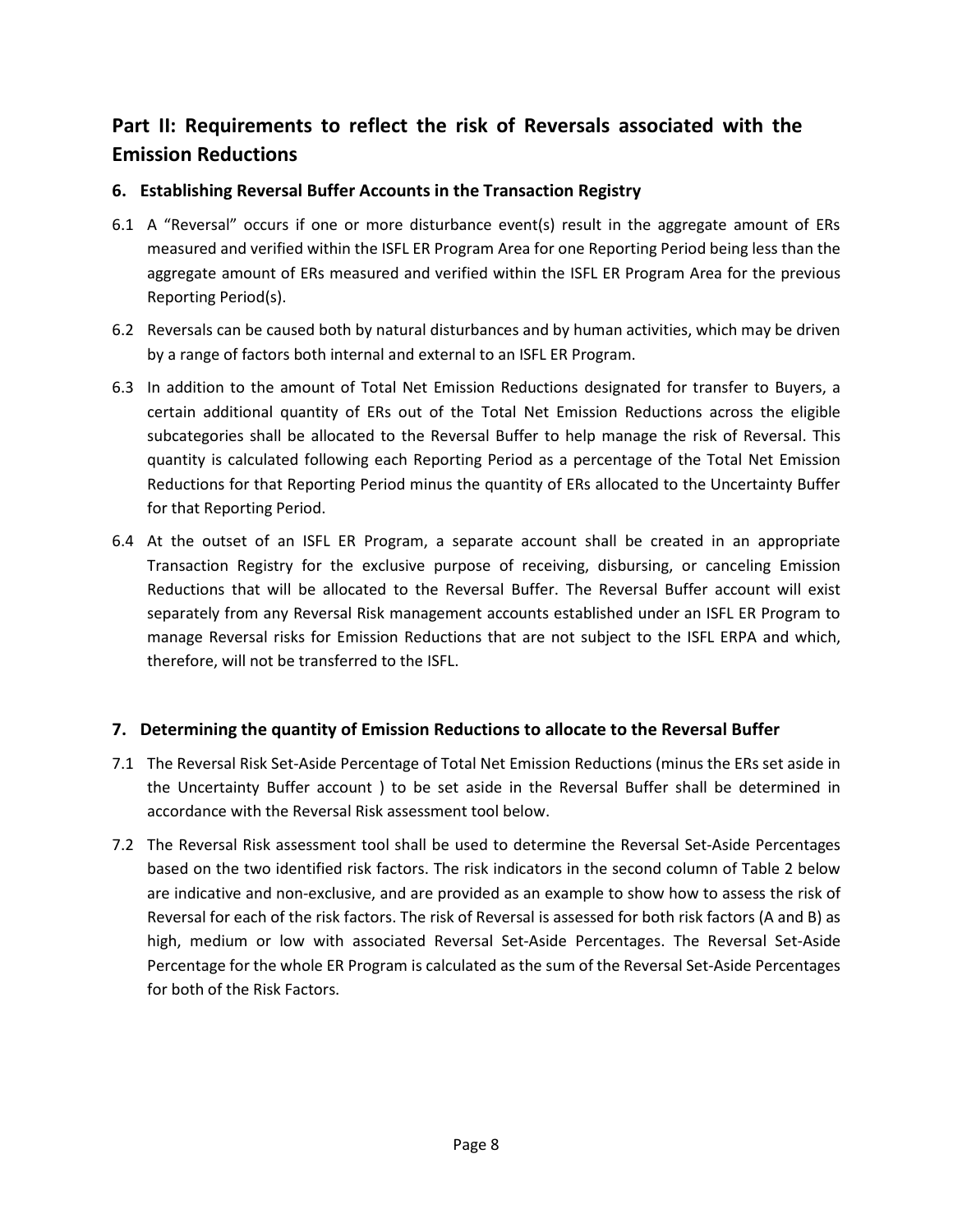| <b>Risk factors</b>                                                                                                                                  | <b>Examples of risk indicators</b>                                                                                                                                                                                                                                                                                                                                                                                                                                                                                                                                                          | Level or risk                                                                                                                                                                                                                                      | <b>Reversal Set-</b>       |
|------------------------------------------------------------------------------------------------------------------------------------------------------|---------------------------------------------------------------------------------------------------------------------------------------------------------------------------------------------------------------------------------------------------------------------------------------------------------------------------------------------------------------------------------------------------------------------------------------------------------------------------------------------------------------------------------------------------------------------------------------------|----------------------------------------------------------------------------------------------------------------------------------------------------------------------------------------------------------------------------------------------------|----------------------------|
|                                                                                                                                                      |                                                                                                                                                                                                                                                                                                                                                                                                                                                                                                                                                                                             |                                                                                                                                                                                                                                                    | Aside<br><b>Percentage</b> |
| Α.<br>Lack<br>of long-<br>term<br>effectiveness in<br>addressing the<br>key drivers of<br><b>AFOLU</b><br><b>Emissions</b><br>and<br><b>Removals</b> | Lack of<br>broad<br>and<br>sustained<br>stakeholder support (indicated by<br>for example lack of awareness of<br>the program)<br>Significant occurrences of conflicts<br>$\bullet$<br>over land and resources in the<br>Program Area<br>Lack of institutional<br>capacities<br>and/or ineffective vertical/cross<br>sectoral coordination, indicated by                                                                                                                                                                                                                                     | Reversal<br>Risk<br>is<br>considered high for all<br>eligible<br>subcategories;<br><b>OR</b><br>Reversal<br><b>Risk</b><br>is.<br>for<br>considered<br>high<br>eligible<br>some<br>subcategories<br>and or<br>medium /low for others;<br><b>OR</b> | 25%<br>15%                 |
|                                                                                                                                                      | for example a weak track record of<br>cross-sectoral cooperation and key<br>institutions working together within<br>a landscape approach<br>Lack of long-term incentives beyond<br>$\bullet$<br>finance<br>to<br>decouple<br>climate<br>deforestation and degradation from<br>increases in agricultural production<br>and other economic activities<br>Lack of relevant legal and regulatory<br>$\bullet$<br>environment<br>conducive<br>to<br>addressing key drivers of AFOLU<br>Emissions and Removals or lack of<br>progress in the implementation of<br>that policy and legal framework | Reversal<br>Risk<br>is<br>considered low for all<br>eligible subcategories                                                                                                                                                                         | 5%                         |
| В.<br><b>Exposure</b><br>and<br>vulnerability to<br>natural                                                                                          | Is the ISFL ER Program Area<br>$\bullet$<br>vulnerable to fire, storms, droughts,<br>etc.?<br>there<br>Are<br>capacities<br>and                                                                                                                                                                                                                                                                                                                                                                                                                                                             | Reversal<br>Risk<br>is.<br>considered high for all<br>eligible subcategories;<br><b>OR</b>                                                                                                                                                         | 15%                        |
| disturbances                                                                                                                                         | effectively<br>experiences<br>in.<br>responding to natural disturbances<br>or mitigating their impacts?                                                                                                                                                                                                                                                                                                                                                                                                                                                                                     | Reversal<br>Risk<br>IS<br>considered<br>high<br>for<br>some subcategories and<br>or medium /low<br>for<br>others;<br>OR                                                                                                                            | 10%                        |
|                                                                                                                                                      | Actual Reversal Risk Set-Aside Percentage = Result A + Result B (10 to 40%)                                                                                                                                                                                                                                                                                                                                                                                                                                                                                                                 | Reversal<br>Risk<br>is<br>considered low for all<br>eligible subcategories                                                                                                                                                                         | 5%                         |

## **Table 2. Reversal Risk assessment tool for determination of Reversal Risk Set-Aside Percentage**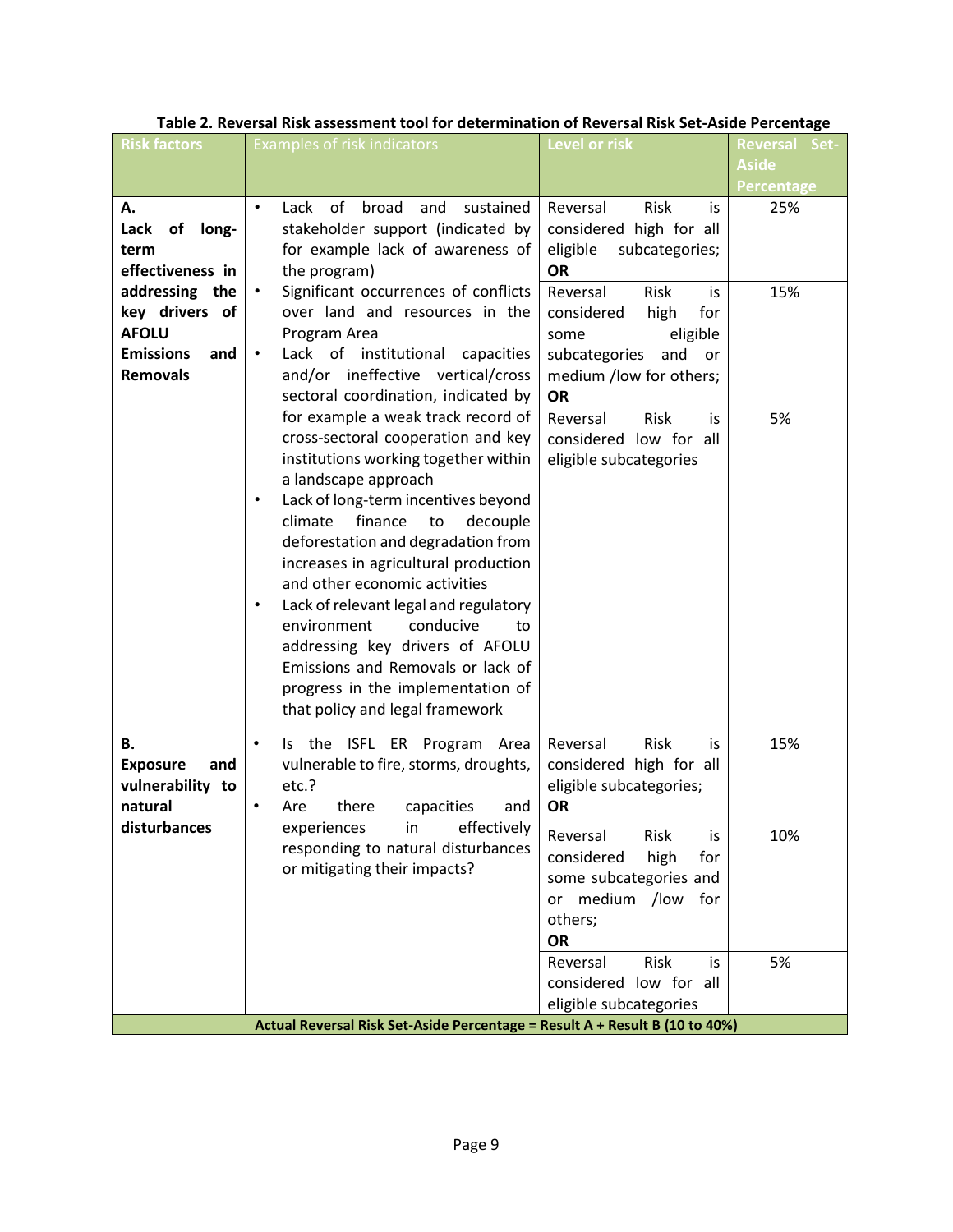## <span id="page-9-0"></span>**8. Adjustments to the Reversal Buffer for compensating for Reversals**

- 8.1 The Program Entity shall inform the World Bank of a Reversal Event and identify the occurrence of a Reversal Event in its Reporting Period, within 90 calendar days after becoming aware of any Emissions in the Program Area or changes in ER Program circumstances that, in the reasonable opinion of the ER Program, may lead to Reversals of previously transferred ERs by the next Monitoring event.
- 8.2 In the event that the Program Entity and the World Bank disagree on the occurrence, cause and/or scope of a Reversal Event, if requested by the World Bank, the occurrence, cause and/or scope of a Reversal Event shall be assessed and verified by a Validation and Verification Body.
- 8.3 The World Bank determines whether a Reversal has occurred based on the ERPA. A Reversal can only occur if ERs have been transferred to the ISFL or other Buyers, for at least one prior Reporting Period.
- 8.4 If a Reversal occurs, then ERs shall be canceled from the Reversal Buffer to compensate for the Reversal. ERs shall be canceled by removing them from the Reversal Buffer, and permanently retiring their associated serial numbers.
- 8.5 The quantity of ERs canceled from the Reversal Buffer shall be equal to the amount of transferrable ERs<sup>3</sup> generated in previous Reporting Periods and are proportionally affected by the Reversal. The quantity of transferrable ERs to be canceled from the Reversal Buffer shall be calculated as follows:

 $R_c = C/T_{t-1} \times (T_{t-1}-T_t)$ 

| Where |  |
|-------|--|
|-------|--|

| $R_c$       | $=$ | Quantity of ERs canceled from the Reversal Buffer                                                                                                                                                                                                |
|-------------|-----|--------------------------------------------------------------------------------------------------------------------------------------------------------------------------------------------------------------------------------------------------|
| C           | $=$ | Quantity of transferrable ERs                                                                                                                                                                                                                    |
| $T_{t-1}$   | $=$ | Cumulative quantity of Total Net Emission Reductions across the<br>eligible subcategories estimated for all prior Reporting Periods (as an<br>aggregate of ERs accumulated since beginning of the ISFL ERPA over<br>all ISFL ERPA Phases)        |
| $T_{\rm t}$ | Ξ   | Cumulative quantity of Total net Emission Reductions across the<br>eligible subcategories estimated including the current Reporting<br>Period (as an aggregate of ERs accumulated since beginning of the<br>ISFL ERPA over all ISFL ERPA Phases) |

## <span id="page-9-1"></span>**9. Releasing ERs from the Reversal Buffer**

9.1 Reversal Risk assessments after subsequent Reporting Periods (both within the same ERPA Phase as well as in a subsequent ERPA Phase) may determine an increased risk exposure, in accordance with Table 2 above, or be affected by the addition of new subcategories. If it is determined that the Reversal Set-Aside needs to be increased, then the amount of ERs in the Reversal Buffer shall be determined in accordance with section 7 of these Requirements.

<sup>3</sup> Transferrable ERs are equal to Total ERs minus the set aside Buffer ERs.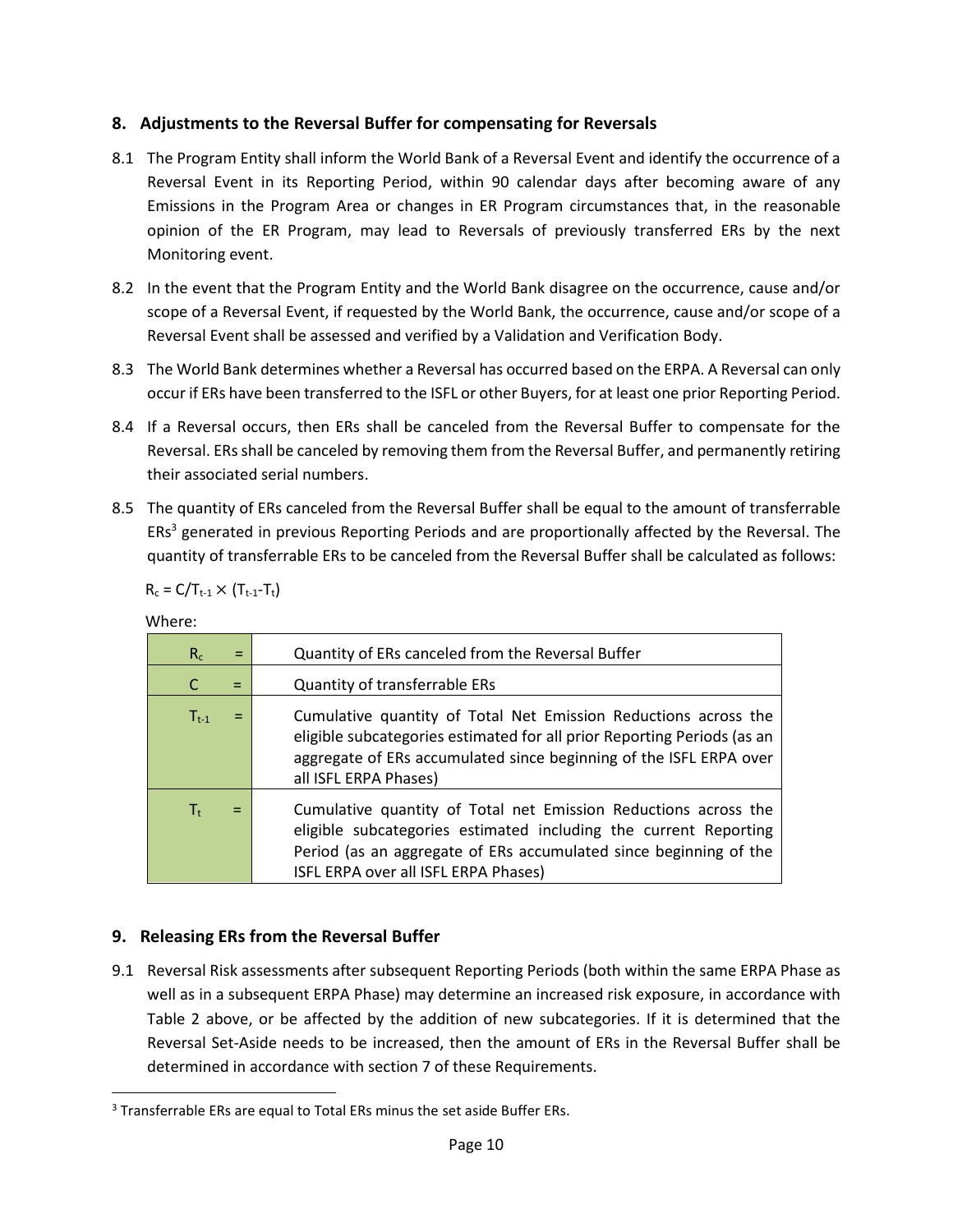- 9.2 Alternatively, the Reversal Risk assessments during subsequent Reporting Periods may determine a reduced risk exposure compared to what was determined after the previous Reporting Period (e.g., from high to medium risk or from medium to low risk). Such reduced risk exposure may reduce the required actual set-aside percentage for Reversal and allow for a release of ERs from the Reversal Buffer.
- 9.3 If the required amount of ERs set aside for the Reversal Buffer for the current Reporting Period was reduced below the required amount of ERs set aside in prior Reporting Periods, then Buffer ERs shall be released from the Reversal Buffer in an amount equal to the difference of such required amounts of ERs and those released ERs transferred into an designated account, following the instructions of the ER Program Entity or World Bank, as applicable. The quantity of ERs to be released from the Reversal Buffer account shall be determined using the following formula:

$$
Q_r = (R_{t-1} - R_t) \times N_{t-1}
$$

Where:

| $Q_{r}$   | The quantity of ERs to be released from the Reversal Buffer                                                                                    |
|-----------|------------------------------------------------------------------------------------------------------------------------------------------------|
| $R_{t-1}$ | The actual set-aside percentage for the Reversal Buffer applied to all<br>Reporting Periods prior to the current Reporting Period <sup>4</sup> |
| $R_t$     | The actual set-aside percentage for the Reversal Buffer applicable to<br>the current Reporting Period                                          |
| $N_{t-1}$ | The cumulative total of transferrable ERs for all Reporting Periods<br>prior to the current Reporting Period                                   |

- 9.4 If Q<sub>r</sub> is greater than the number of ERs currently in the Reversal Buffer, then the determined quantity of ERs in the Reversal Buffer may be released.
- 9.5 The required set aside for the current Reporting Period is calculated following the procedure described in Section 7 above. The respective quantity of ERs is transferred to the Reversal Buffer after the quantity of ERs to be released were transferred out of the Reversal Buffer.

## <span id="page-10-0"></span>**10. Treatment of Emission Reductions in the Reversal Buffer at the end of the Term of the ISFL ERPA**

10.1 At the latest one (1) year before the end of the Term of the ISFL ERPA, the ER Program shall have in place a robust Reversal Management Mechanism that addresses the risk of Reversals beyond the Term of the ISFL ERPA and is equivalent to the ER Program ISFL Buffer<sup>5</sup>. A Reversal Management Mechanism is considered to be equivalent to the ER Program ISFL Buffer if:

<sup>&</sup>lt;sup>4</sup> Because the set-aside percentage is updated and retroactively applied each Reporting Period, the same percentage shall apply to all prior Reporting Periods.

<sup>&</sup>lt;sup>5</sup> If an ER Program wishes to supply "CORSIA Eligible Emissions Units" (as defined under CORSIA), the ER Program shall have in place a robust Reversal Management Mechanism that: addresses the risk of Reversals beyond the Term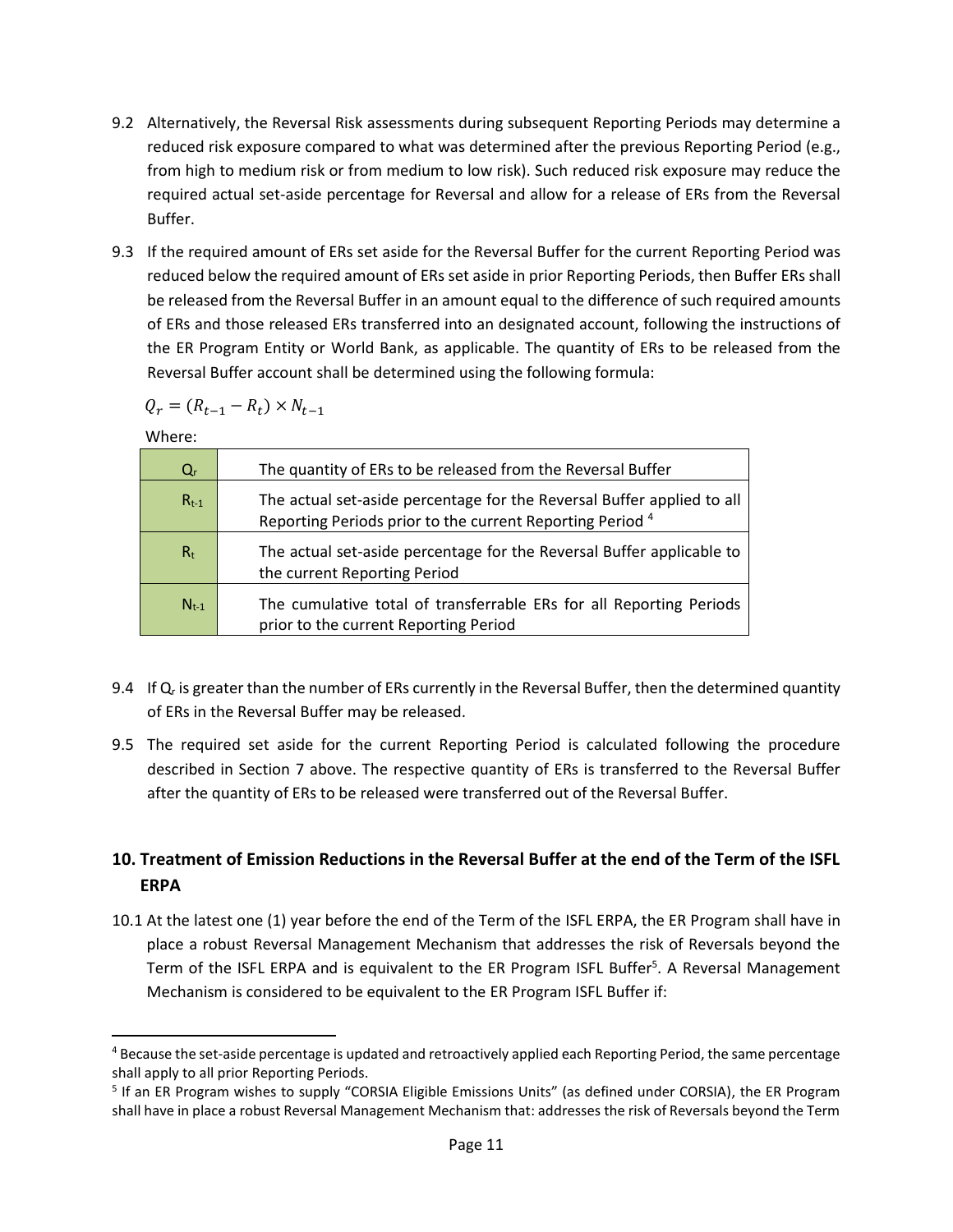- a) It is a buffer;
- b) It covers potential Reversals of the units generated under the ER Program during all ISFL ERPA Phases;
- c) It allows the transfer of the Buffer ERs from the ER Program ISFL Buffer;
- d) The Reversal Risk set-aside percentage calculated under the Reversal Management Mechanism is equal to or higher than the actual Reversal Risk set-aside percentage of the ER Program ISFL Buffer<sup>6</sup>;
- e) It has in place a periodic Monitoring and third-party Verification mechanism for a period of at least 15 years following the end of the ISFL ERPA Phase to confirm if there have been Reversals and makes Monitoring and Verification Reports publicly available; and
- f) The Reversal Management Mechanism is operational and able to address identified Reversals.
- 10.2 If the ER Program has in place a robust Reversal Management Mechanism equivalent to the ER Program ISFL Buffer prior to the end of the Term of the ISFL ERPA, then the Buffer Manager shall, prior to the end of the Term of the ISFL ERPA transfer all Buffer ERs remaining in the Reversal Buffer account in the ER Transaction Registry to such other buffer reserve account designated and controlled by the ER Program Entity or any other entity designated by the ER Program Entity, and
- 10.3 If the ER Program does not have in place a Reversal Management Mechanism equivalent to the ER Program ISFL Buffer prior to the end of the Term of the ISFL ERPA, then the Buffer Manager shall, prior to the end of the Term of the ISFL ERPA Cancel all Buffer ERs remaining in the Reversal Buffer account in the ER Transaction Registry. Buffer ERs shall be canceled by removing them from the Reversal account and permanently retiring their associated serial numbers.

of the ISFL ERPA; is equivalent to the ER Program ISFL Buffer as defined under paragraph 10.1; and shall be continually managed and operated by a "CORSIA Eligible Emissions Unit Programme" (or "Programme", as defined under CORSIA) which administers comparable multi-decadal Programme elements that are included in the Programme's scope of eligibility from the end of the Term of the ISFL ERPA through the duration of the period referred to in 10.1(e).

<sup>6</sup> The Reversal Risk Set-Aside Percentage calculated under the Post-ISFL ERPA Phase Reversal Management Mechanism and the actual Reversal Risk set-aside percentage of the ER Program ISFL Buffer will be determined for the latest Reporting Period ending before the end of the last ISFL ERPA Phase, and will be verified by the Validation and Verification Body at Verification.